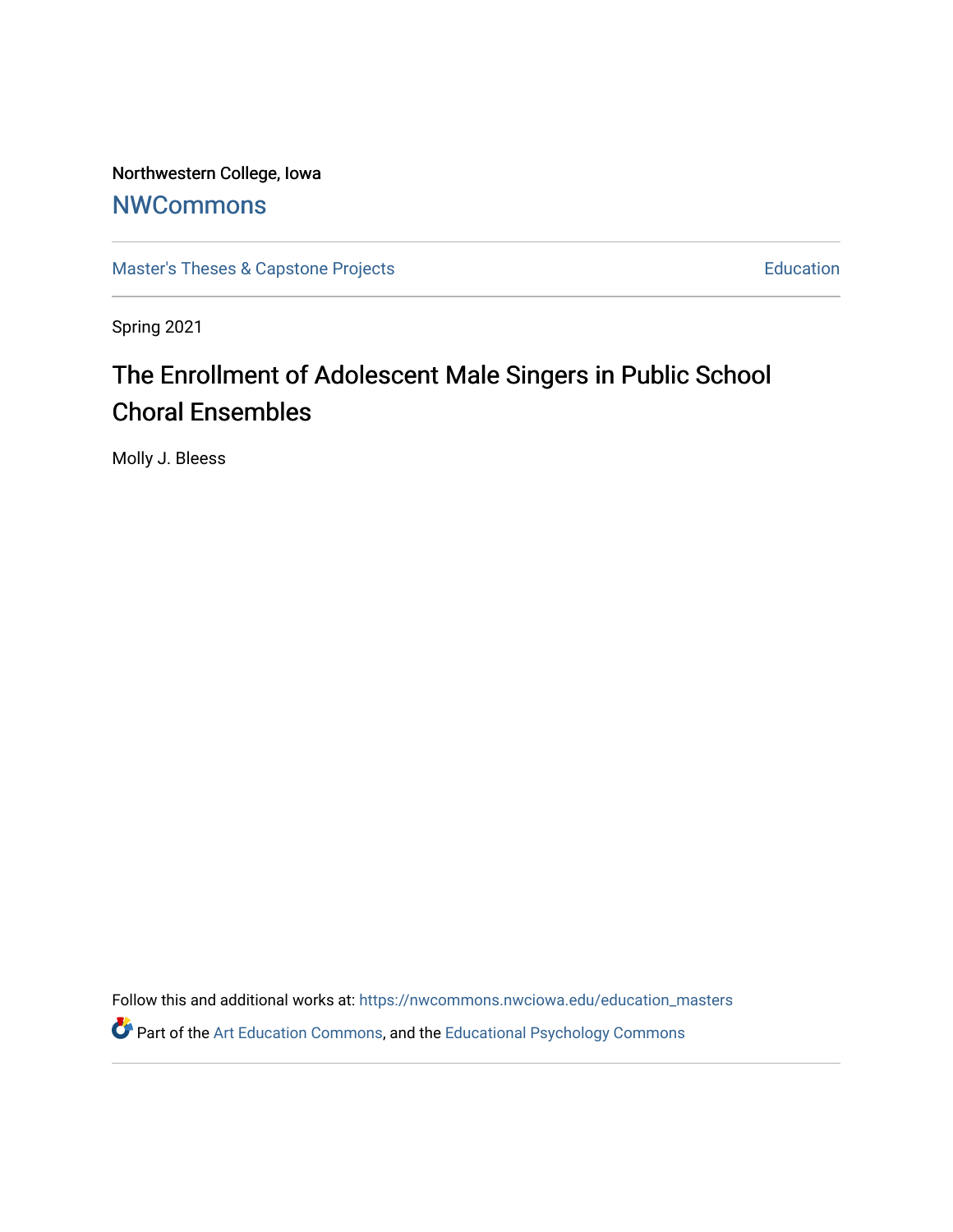The Enrollment of Adolescent Male Singers in Public School Choral Ensembles

Molly J. Bleess

Northwestern College

A Literature Review Presented

in Partial Fulfillment of the Requirements

For the Degree of Master of Education

May 2021

Dr. Theresa Pedersen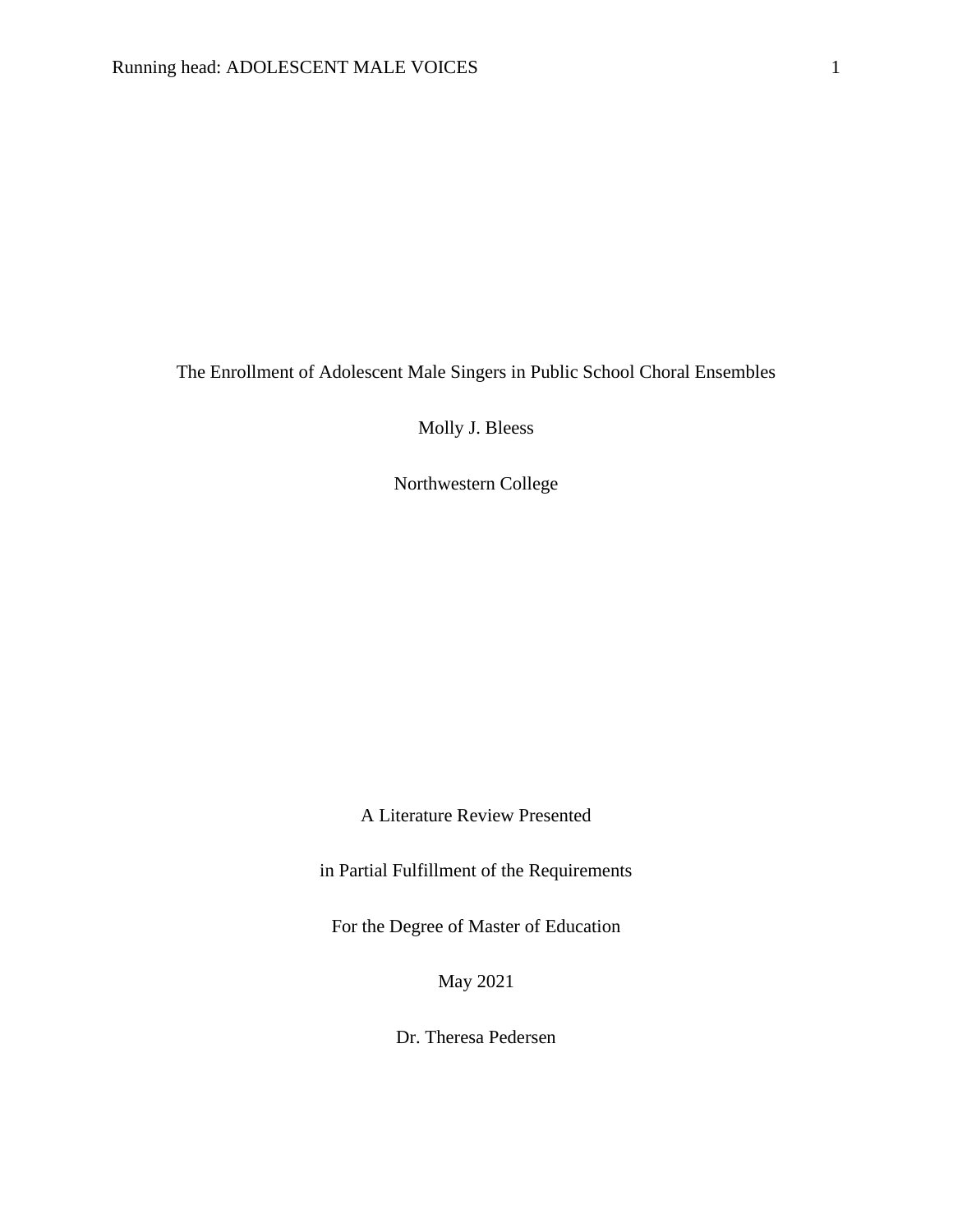### Table of Contents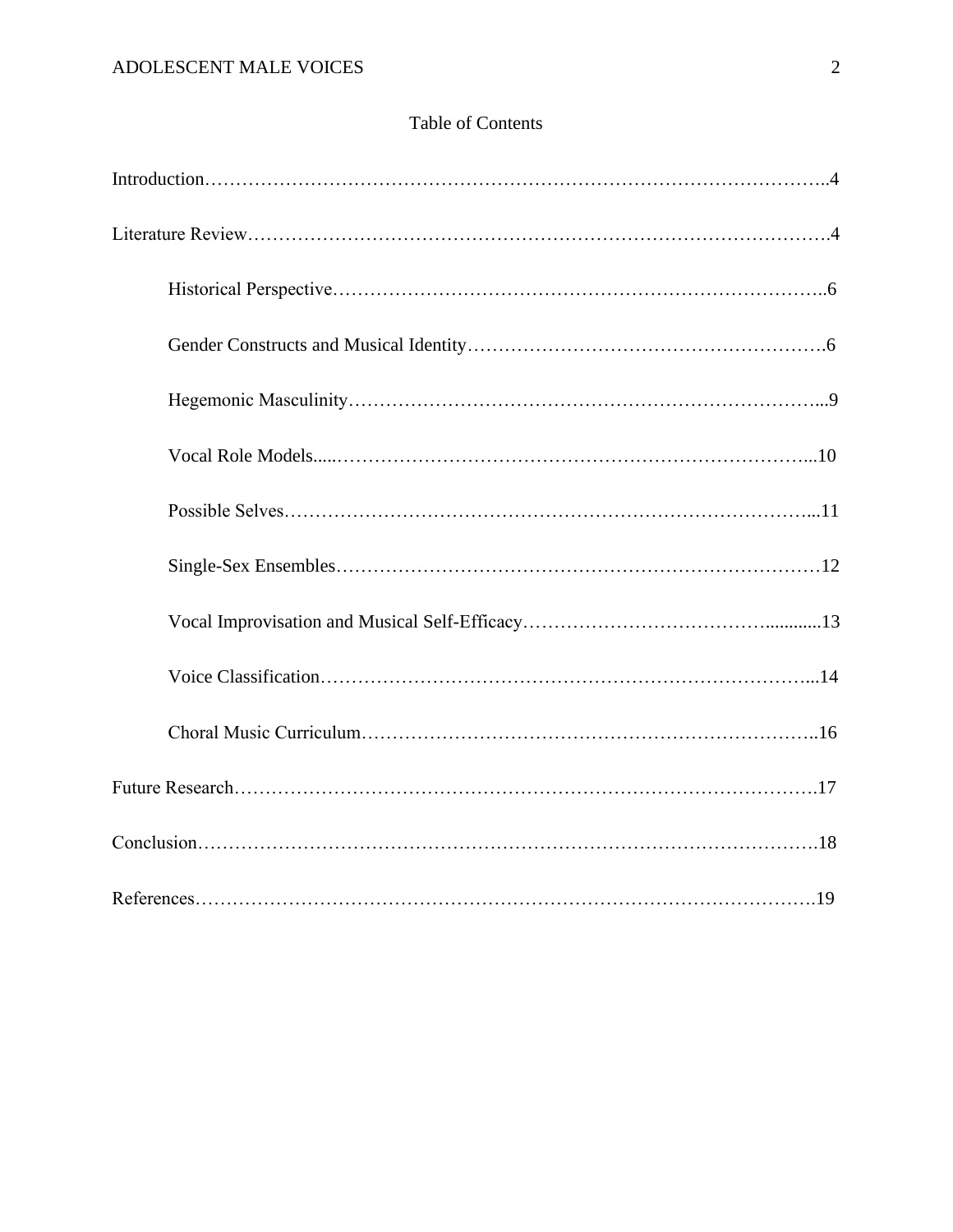#### Abstract

Persuasive social constructs of masculinity negatively impact the enrollment of adolescent male singers in public-school choral music programs. Research focused on the awareness of the systemic gender stereotypes threatens to invalidate boys' participation in the arts and strategies and approaches to support the middle level choral music experience for young male singers. A critical analysis of relevant scholarly research pertaining to this topic included single-sex ensembles, vocal models and their influence on possible future selves, use of improvisation and the development of self-efficacy and musical identity, and promotion of inclusive masculinities through voice classification methods and repertoire choices.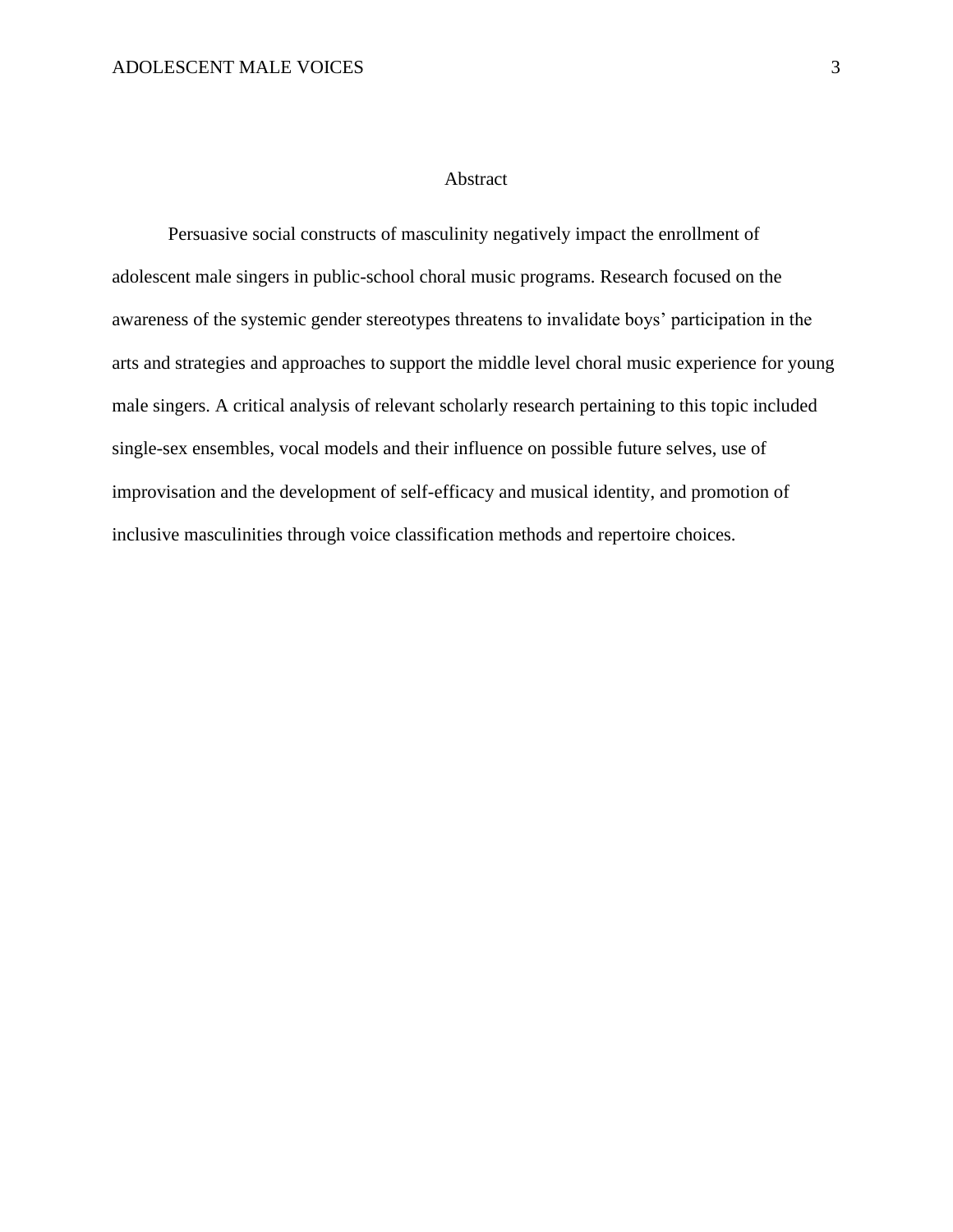#### **The Enrollment of Adolescent Male Singers in Choral Music Ensembles**

For decades, secondary level choral music educators have acknowledged the recruitment and retention of adolescent males in the junior high public-school choir as one of their most challenging responsibilities (Freer, 2007; Lucas, 2012; Mizener, 1983; White & White, 2001). According to middle level choral music expert Dr. Patrick Freer (2007), it is an exercise in futility to present 7th & 8th grade male singers with a traditional choral music experience and expect an enthusiastic response. Furthermore, he maintains middle level directors who are not willing or do not understand how to adapt their teaching strategies in response to the changing needs of these singers unwittingly structure programs discourage participation (Freer, 2007).

Although most middle level choral music experts recognize the typically disruptive nature of the adolescent male voice change as an authentic deterrent from singing in school choirs, they also agree boys who understand what to expect during the physical voice change before it begins, perceive the transition as a more positive experience (Benyon & Heywood, 2010; Demorest, 2000; Denison & Denison, 2019; Lucas, 2012; Mizener, 1993; Sweet, 2016; Thurman, 2012). Reliable classification systems for the determination and description of specific developmental stages of the male voice change during puberty are used to regularly inform singers of their individual progress through the voice change process. Additionally, choral music pedagogues continually support music educators through updated contributions to an evolving body of scholarly research regarding successful coaching strategies, rehearsal approaches and singable repertoire choices to include in their middle level choral music practices. The problem is interest among male choristers began to decline in the 1930s (Whorton, 2016) and this lack of enthusiasm remains a relevant concern in the present day.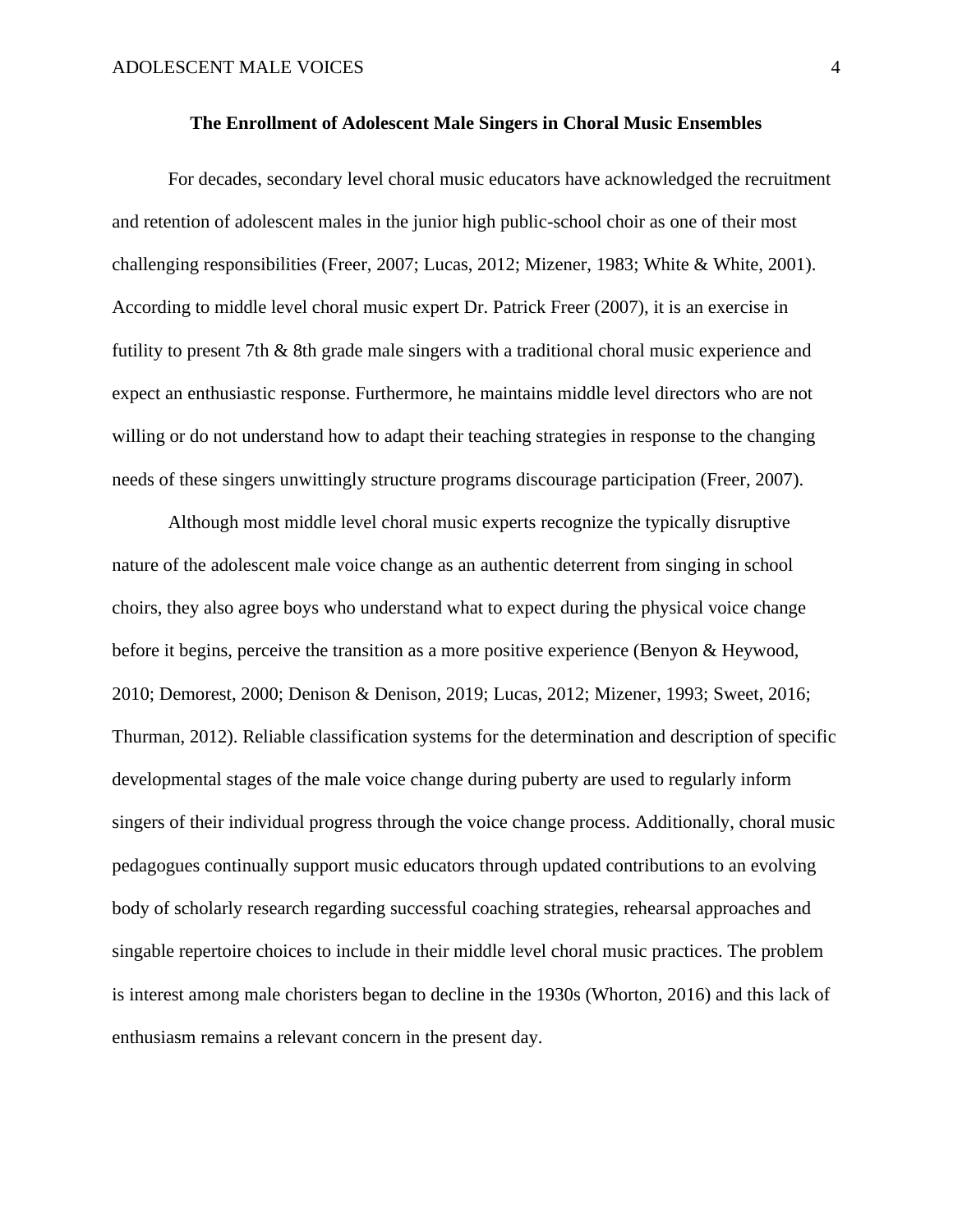The purpose of this literature review is to investigate the persuasive social constructs of masculinity impact the enrollment of adolescent male singers in middle level choral ensembles. The research question addressed in this literature review is, aware of the systemic gender stereotypes threaten to invalidate boys' participation in the arts, what strategies and approaches are most effective in supporting a motivating middle level choral music experience for young male singers? Emerging themes in response to this question include an urgency to broaden the definition of masculinity, an emphasis on fostering the development of possible selves while encouraging high levels of self-efficacy among young vocal musicians, and the essential commitment to understand and implement current best practices for developing the male singing voice within a single-sex ensemble context.

A journal article was considered a meaningful addition to this literature review when chosen from Northwestern College's DeWitt Library of peer-reviewed research. The review of literature included topics information relating to: Gender stereotypes, masculinity, social constructs, voice change and classification, gender choirs, vocal models, peer supports, mentors, voice building exercises and repertoire, recruitment, retention, elementary, junior and senior high school, motivation, confidence, possible selves construct, self-efficacy, and musical identity. Most sources and studies were published within the last 10 years.

#### **Historical Perspective for Review of Literature**

Within the cathedral walls of early Christendom, the ethereal, straight-tone voices of English boy choirs were highly regarded as an essential component of its meaningful worship traditions and rituals (Beynon & Heywood, 2010). Membership in these prestigious choirs was exclusive, as only unchanged male adolescent singers were capable of producing this distinct quality of sound. With the onset of puberty and the voice change process these treble voices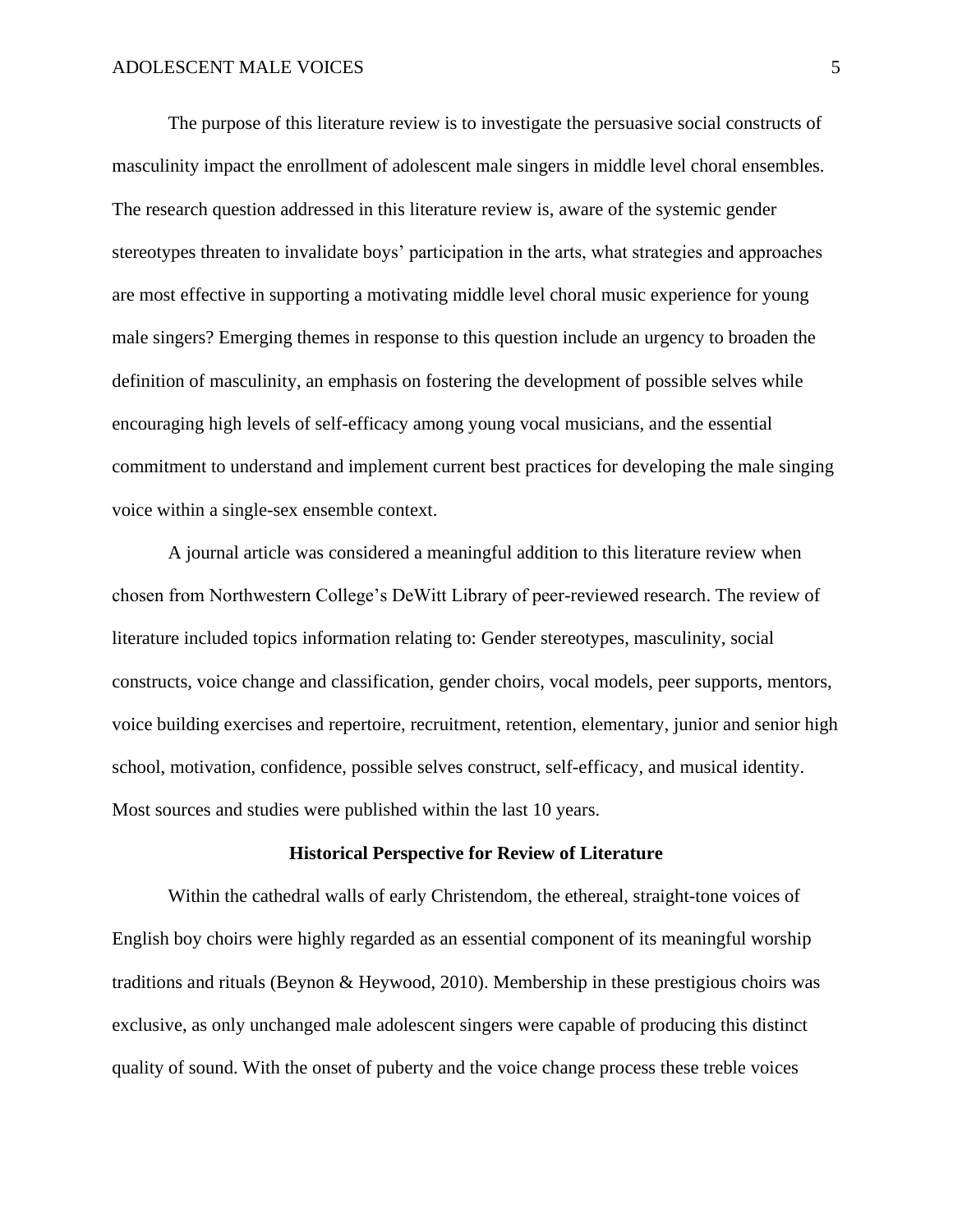"broke", resulting in immediate dismissal from the cathedral choirs. Unfortunately, boys were then cautioned against singing while their voices were changing and consequently, most never resumed singing as adults (Beynon & Heywood, 2010).

Centuries later and an ocean away, secondary level choral music educators acknowledge the recruitment and retention of adolescent males in the junior high public-school choir as one of their most challenging responsibilities (Freer, 2007; Lucas, 2012; Mizener, 1983; White & White, 2001). Researchers estimate a disproportionate 70:30 ratio favoring female over male participation in United States public-school choral music programs (Elpus, 2015; Palkki, 2015) citing "Gender roles are not challenged when girls choose to sing, so they participate in greater numbers" (Zemek, 2010, p.16).

#### **Gender Constructs and Musical Identity**

"Sex refers to the biological distinctions separating males and females, whereas gender is a set of socially constructed ideas regarding what behaviors and physical attributes can be considered 'masculine' or 'feminine'" (Palkki, 2015, p.6). As a Western society, we have assigned and continue to promote antiquated social constructs of gender roles according to sex (Palkki, 2015). In the United States, masculinity and femininity occupy two separate spaces and are framed as opposite from one another (Rosen & Nofziger, 2019). From birth to age 2, children are exposed to and begin to understand widely accepted ideologies such as pink is for girls, blue is for boys or only girls play with dolls, boys play with trucks. Between the ages of five and seven they realize and acknowledge the expectation to conform to the conventional gender binary stereotypes defined for their sex (Ebbeck, 1998; Hall, 2015; Palkki, 2015; Talbot, 2010). Boys are especially discouraged from engaging in any behaviors conflicting with their assigned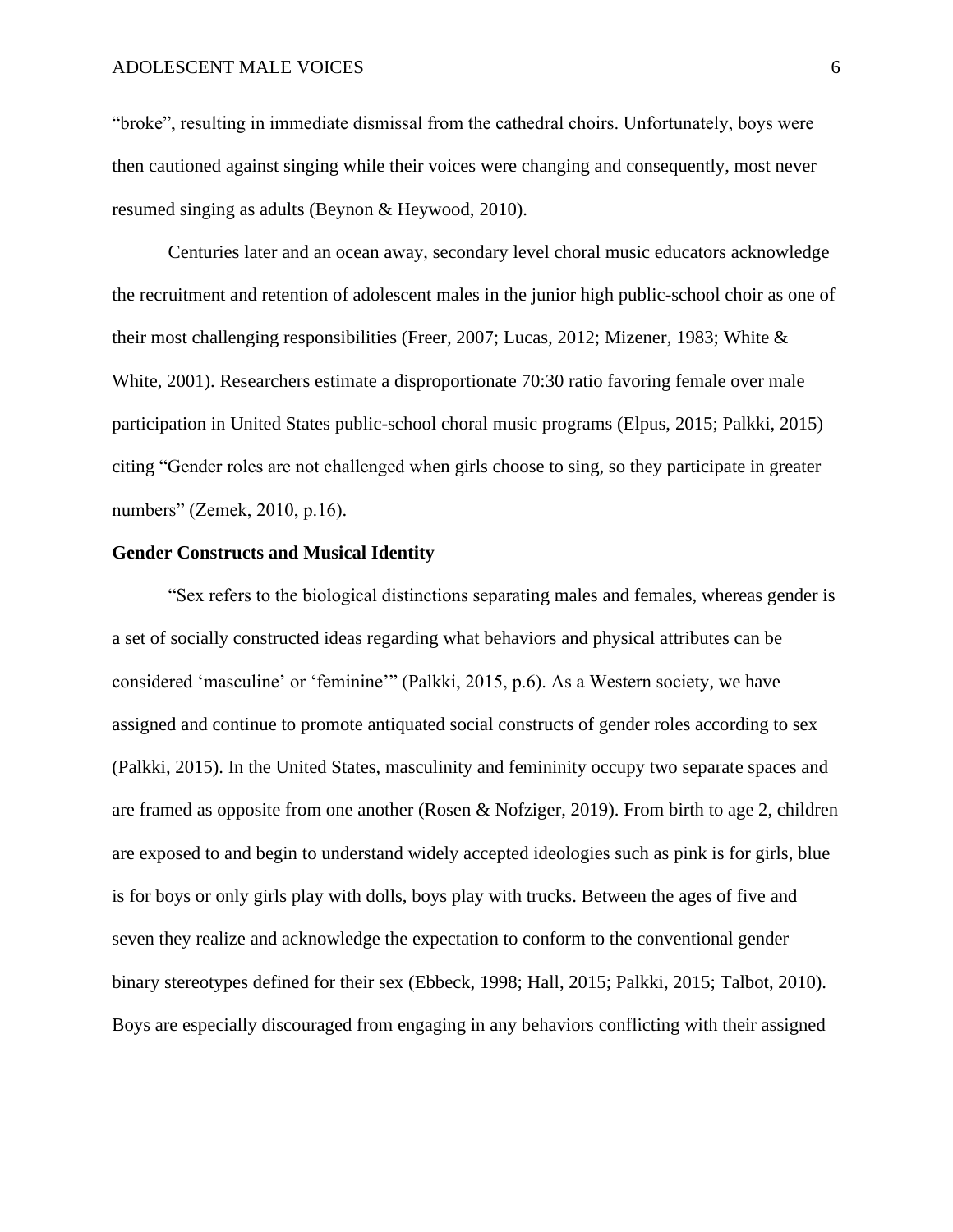stereotype (Rosen & Nofziger, 2018). The following study illustrates the early awareness boys have of singing as a feminine construct.

Having noticed her lower elementary male students appeared far less interested in participating in singing than her lower elementary female students, Dr. Clare Hall (2005) conducted an action research investigation about factors may be influencing this behavior. Especially curious about the boys' attitudes and beliefs as singers, Hall first read a book aloud about a singing koala who believed she sang very well, although she really did not. Responses from the boys to Hall's questions about the story indicated a strong belief only girls can sing high (Hall, 2005). Hall wondered what exactly the boys meant. Did their unanimous agreement reveal a belief boys simply *couldn't* sing high or a gendered stereotype they *shouldn't*? She asked the boys to categorize single pictures of orchestral instruments into one of three categories: played by girls, played by boys, or played by both. Not unlike previously conducted studies perceptions aligned with traditional gender stereotypes, where smaller, quieter, higher sounding instruments were labeled feminine and bigger, louder, lower sounding instruments were labeled masculine. Finally, the boys were asked to assign a variety of occupational labels to genderneutral stick figures and 25 of the 34 boys labelled the singing figure as female. A follow-up conversation revealed singing wasn't an activity most boys thought would be an appropriate choice to participate in as adult males. The results of this study in which five-year-old boys expressed an awareness of certain instrumental and singing choices and activities as feminine in nature clearly demonstrated the negative effect of gendered social constructs in regard to the early development of male musical identity (Hall, 2015) and affirmed the notion "when a perception becomes part of the human and societal psyche... perception is cemented even before formal schooling" (Beynon & Heywood, 2010).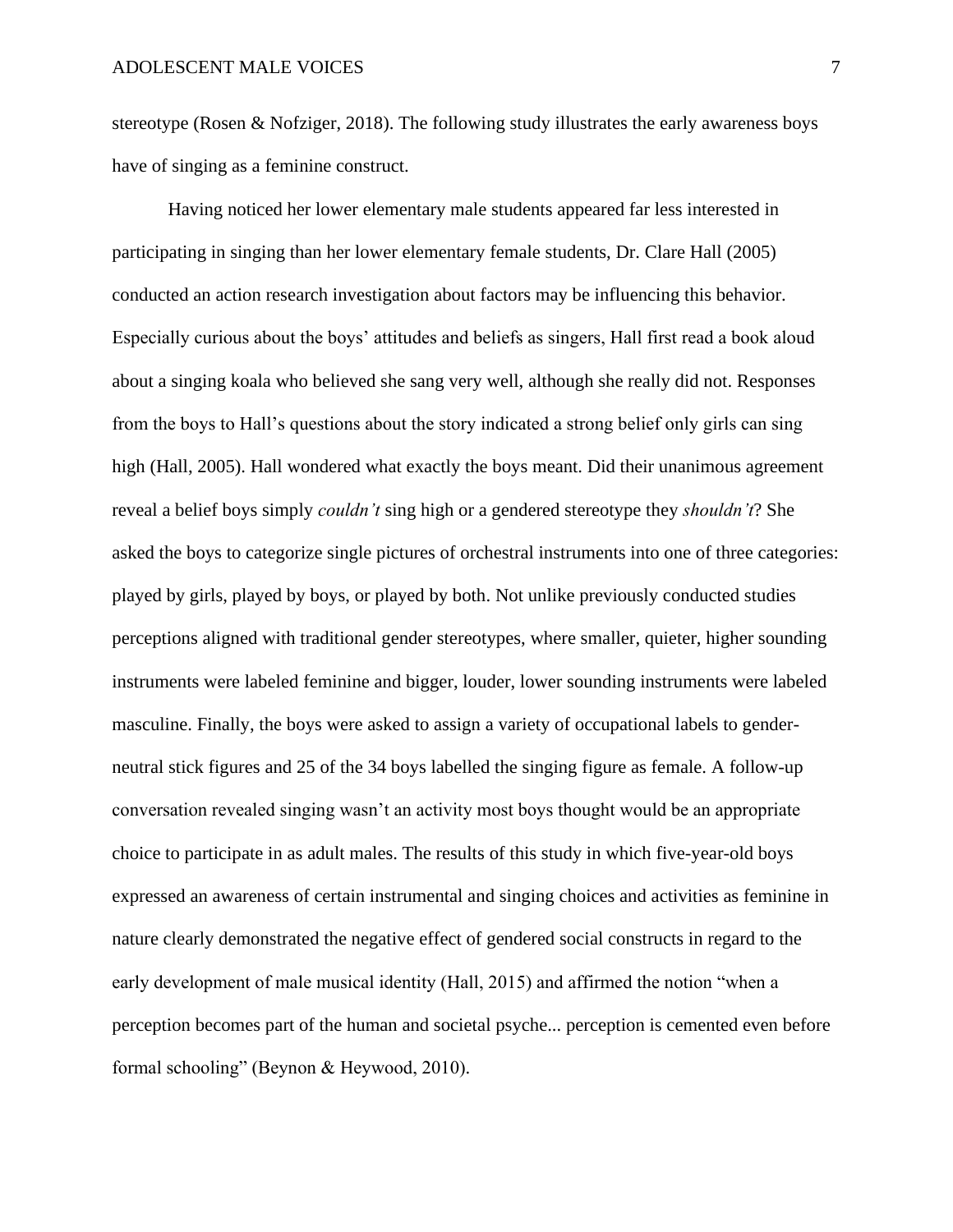Findings from a two-year research study conducted by Francis Farrell (2016) found the narratives of 6th grade boys more or less free of stereotyped masculine constructs. Most of the boys agreed it was okay to do things girls like and vice versa, indicating a sense of inclusive masculinity. However, when pressed further and given the choice to sing or play sports, every boy chose sports (Farrell, 2016). Comfortable in discussions regarding emotional expression and acknowledgement as boys they experience many different feelings, Farrell noted "the most striking rupture of the boy code" was "evident in their discussion of caring for each other...suggest[ing] the dominant normative masculine discourse is fragile and therefore open to resignification" (Farrell, 2016, p.286). In contrast, at the secondary level Farrell recorded narrative evidence of gender binary stereotyping absent of softer masculinities as well the inclusion of toxic ideologies such as acceptance of anger as a boy's dominant emotion, the belief crying is only for girls, and boys do not talk about their feelings with other boys (Farrell, 2016). Somewhat unexpectedly, this same group of boys did eventually begin sharing their experiences with one another, confirming the fragility of the social constructs of masculinity and the potential for revision noted earlier in the study.

#### **Hegemonic Masculinity**

A comprehensive exploration of the intricacies shaping and reinforcing traditional gender stereotypes of masculinity are far beyond the scope of this literature review. However, hegemonic masculinity is most relevant to the discouragement of adolescent boys' participation in choral music. Data analysis of victim narratives of bullying confirm many experiences were interpreted pursuant to hegemonic masculinity norms (Rosen & Nofziger, 2018). Hegemony is defined as "shorthand to describe the relatively dominant position of a particular set of ideas and their associated tendency to become commonsensical and intuitive, thereby inhibiting the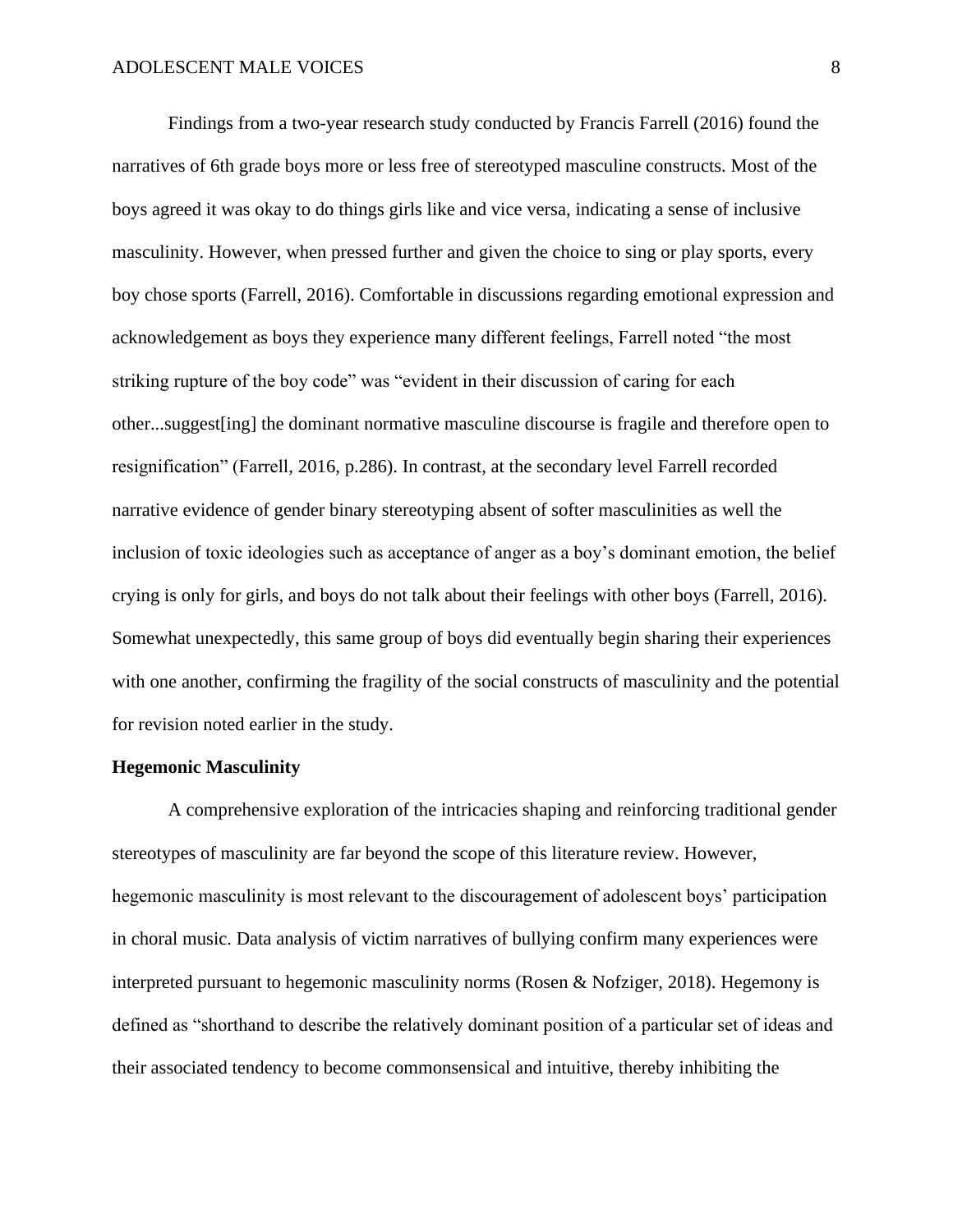dissemination or even the articulation of alternative ideas" (Britannica, 2020). This rigid view of masculinity is considered superior to all forms of femininity and alternative masculinities (Rosen & Nofziger, 2019). Investigating a potential connection between the ideals of hegemonic masculinity and bullying of adolescent males in schools, researchers for the Youth Voice Project collected qualitative data from 275 adolescent males between the ages of eleven and nineteen, enrolled in 31 different schools, across 12 states in the U.S. The online survey included 33 multiple-choice questions and 12 open-ended questions (Rosen & Nofziger, 2019). Analysis of participant responses revealed the value of heteronormativity when viewing masculinity through the harsh lens of hegemony, meaning "boys who do not 'do' their gender in socially prescribed ways are often targets of bullying...[and] boys' participation in bullying is often a direct result of them trying to affirm their heterosexuality and 'manliness'" (Rosen & Nofziger, 2019, p.299). Adolescent males who choose behaviors or activities incompatible with this limited definition of masculinity, displaying feminine qualities perceived as failures of masculinity such as choral music singing, are often considered homosexual and endure homophobic slurs (Beynon & Heywood, 2010; Freer, 2015; McBride, 2016; Palkki, 2015; Powell, 2015; Rosen & Nofziger, 2018). Challenging traditional gender norms by enrolling in choir at the secondary level, where the highest probability of harassment and isolation in response to perceived gender nonconformity already occurs, is a risk most adolescent males will understandably avoid (Powell, 2015; Rosen & Nofziger, 2018; Smith, Schacter, Enders, & Juvonen, 2018).

#### **Vocal Role Models**

Acknowledging the cultural prevalence of the hegemonic attitude, where "men" are narrowly defined as "muscular, tall, dominant, and heterosexual" (Rosen & Nofziger, 2018) many choral music educators tout the ensemble recruitment catchphrase "real men sing"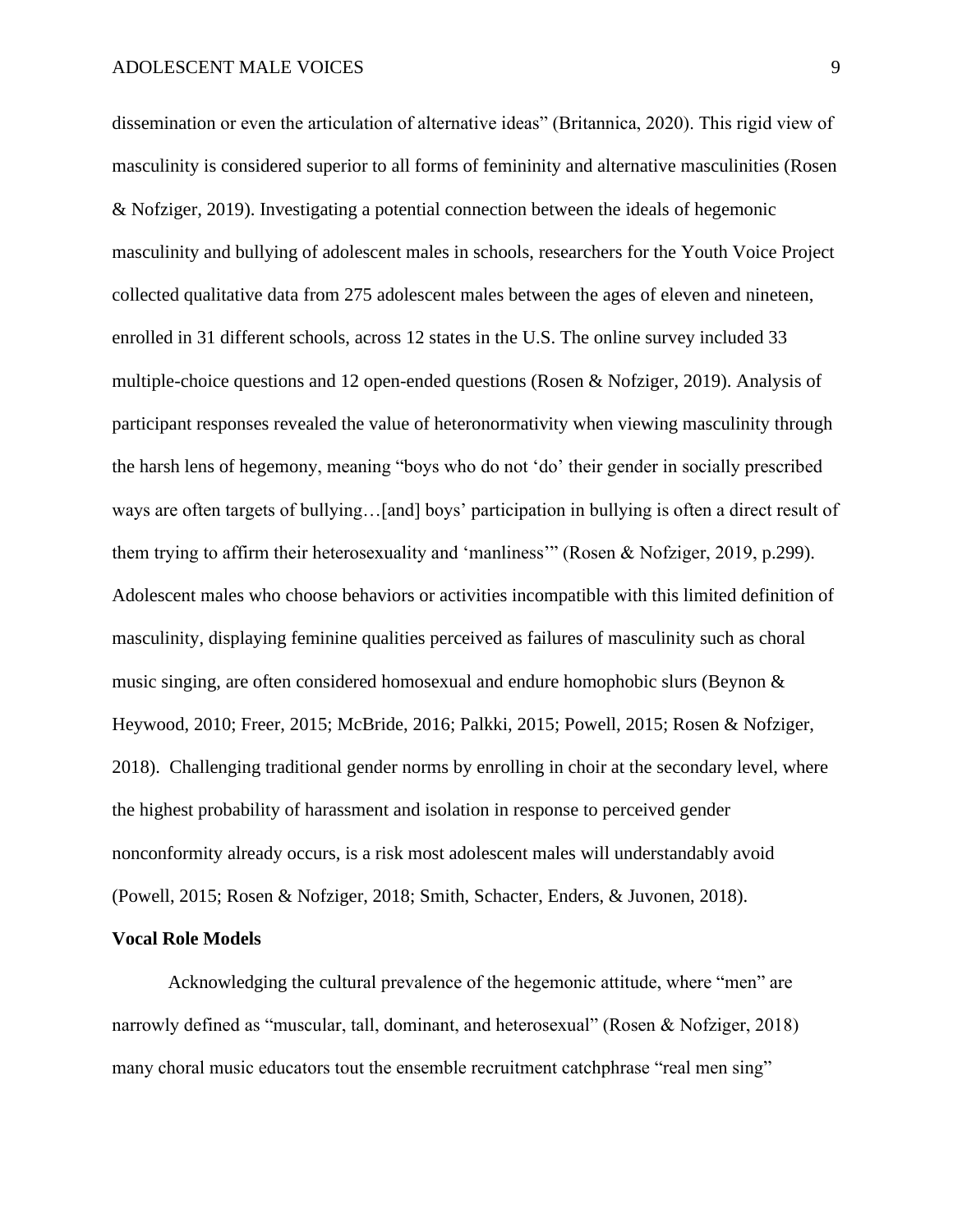#### ADOLESCENT MALE VOICES 10

(McBride, 2016). Unintentionally reinforcing a limited view of masculinity through stereotypes, this slogan suggests music teachers must somehow sell singing in choir as something "manly" men do (Demorest, 2000; McBride, 2016; Powell, 2015). Demorest (2000) offers a less stereotypical, more inclusive definition of "masculine", suggesting it simply means "pertaining to things men do" (Demorest, 2000, p.38). He explains using this definition "may appeal directly to boys' gender identity in a much more natural way - by providing them with opportunities to interact with other boys and men who are active in singing. This allows them to see a variety of male role models, some of whom may be like them, some different, but all showing an interest in singing" (Demorest, 2000, p.38). Although male public singing is typical of many cultures throughout the world, Western societies do not generally celebrate this activity with equal enthusiasm; oftentimes leaving few role models for young male choristers to identify with (Demorest, 2000; Williams, 2012).

The data Dr. Clare Hall (2005) collected from her class of kindergarten boys during the first half of her research investigation confirmed early socialized constructions of singing as a "feminine" activity had already begun to negatively shape her students' musical identity. Most of the boys articulated an unlikelihood of choosing to sing as older students or adults (Hall, 2005). Curious about whether a connection with same-sex vocal models might positively impact their perceptions of themselves as singers, Hall (2005) invited two enthusiastic secondary level male choristers to join their music classes on three separate occasions. Although the boys and peer models had never interacted with one another before, the older students effectively engaged the boys in lively conversations to learn more about their interests, then sang with and performed for them (Hall, 2005). This peer modeling strategy helped broaden the boys' narrow definition of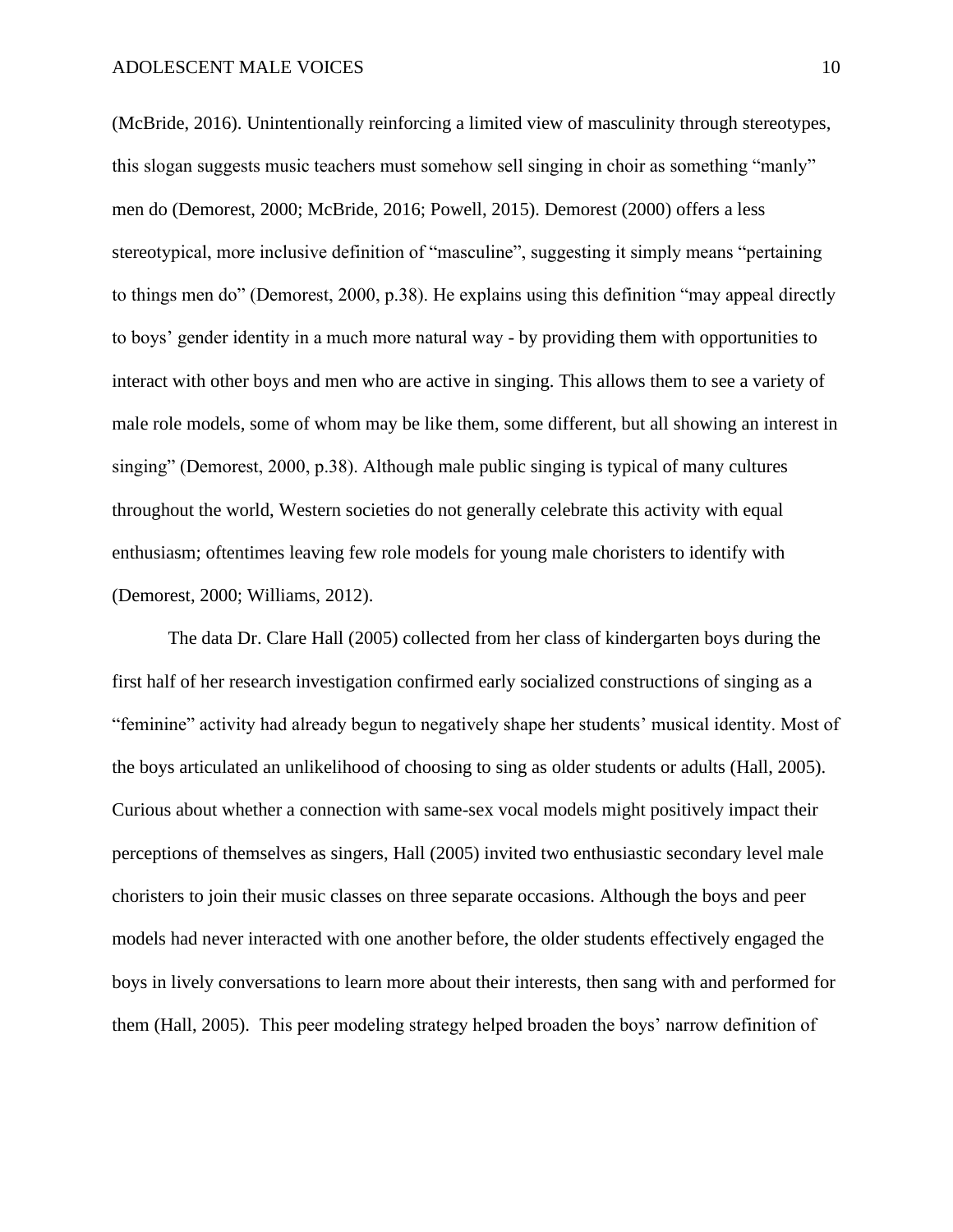masculinity and allowed them to imagine their future possible selves as singers (Beynon & Heywood, 2010; Dilworth, 2012; Freer, 2015; Powell, 2015; Williams, 2012; Zemek, 2010). **Possible Selves**

Research conducted by Patrick Freer (2015) provided qualitative data indicating connections between the development of musical identity and the possible selves construct valuable for middle level pedagogical practices. It is compelling to note of the 77 participants whose responses were collected for analysis (including perspectives from boys who currently sing in choir, boys who had once sung but had since withdrawn, and boys who had never sung), none of the boys who had withdrawn from singing in choir could remember having a vocal role model (Freer, 2015). In contrast, 86% of the boys currently singing could identify a specific male role model, either a close family member or peer 4-5 years older than themselves who exemplified confidence and strength as a male singer (Demorest, Kelley, Pfordresher, 2017; Freer, 2015). One student shared "students need role models who understand their ideas about music, this is very important. Younger boys need older boy singers to look up to" (Freer, 2015, p.97). This is a crucial component to have in place before and during the physical transition from elementary to middle or junior high school (Demorest, Kelley, & Pfordresher, 2017). Most boys will find themselves in an active stage of the voice change process at this point, making it a natural time to avoid those frustrations through withdrawal from singing and choosing of alternate activities (Beynon & Heywood, 2010; Sweet, 2016; Williams, 2012). The disheartening reality is most boys who disengage from singing during the voice change rarely return to the choral music setting (Freer, 2012). Prior to the voice change it is advantageous to physically bring the boys to their future secondary level rehearsal space and performance venue where they can more easily envision their future possible selves as choral music singers. Meaning they are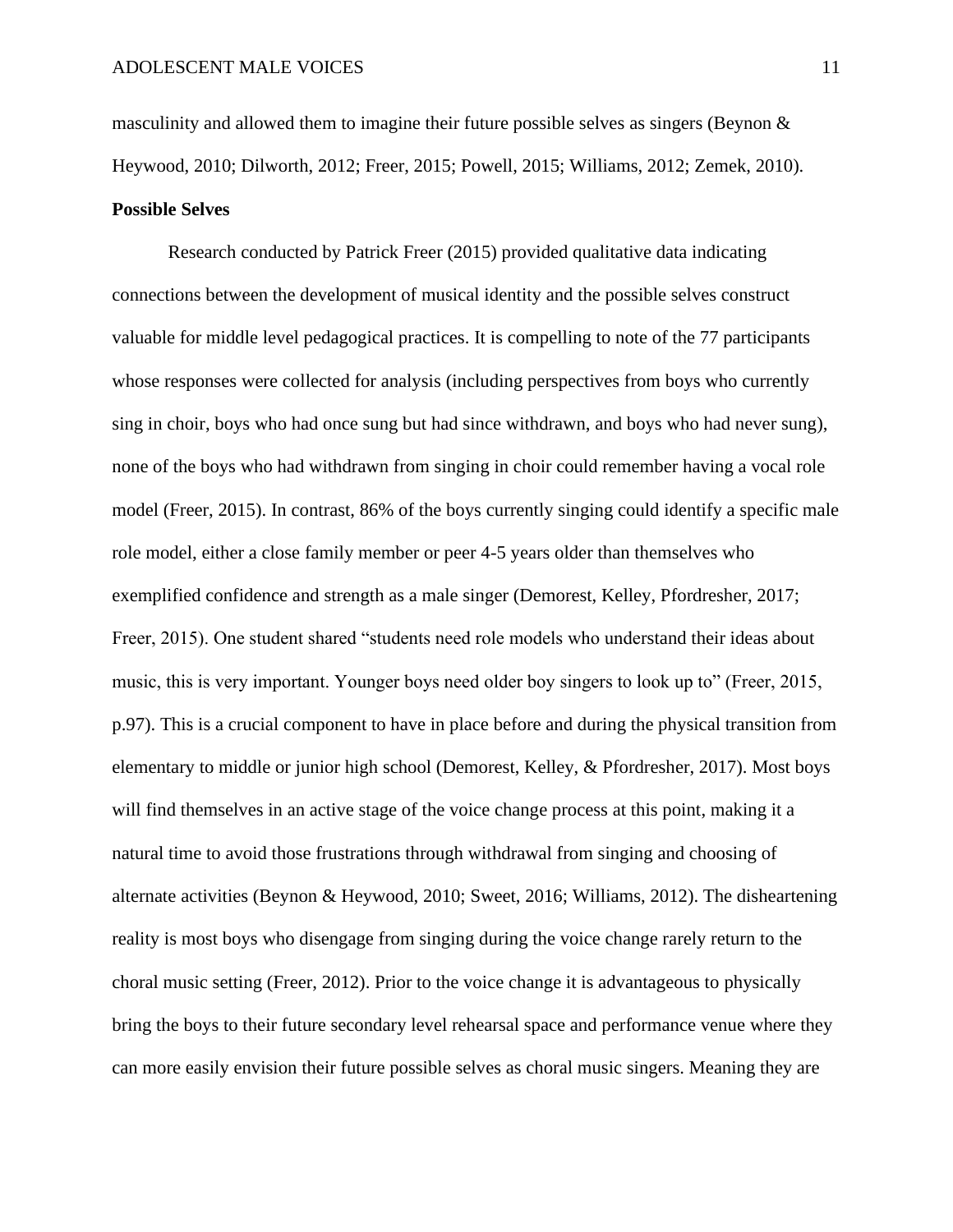more likely to continue singing during and following the transition (Dilworth, 2012; Freer, 2009; Freer, 2012; Hall, 2015).

#### **Single-Sex Ensembles**

A sense of brotherhood and camaraderie is very important among adolescent male singers (Beynon & Heywood, 2010; Dilworth, 2012; Freer, 2012; Williams, 2012) and can be thoughtfully nurtured within single-sex ensemble structures (Denison & Denison, 2019; Dilworth, 2012; Williams, 2012; Zemek, 2010). Exclusive membership empowers and promotes the freedom to engage in the vocal risk taking inherent to the exploration of new singing voices without fear of embarrassment or the imposition of socially constructed stereotypes of masculinity (Denison & Denison, 2019; Dilworth, 2012; Williams, 2012). Chris Maunu (2019) articulates this vulnerability with clarity: "We create sound from inside our bodies...the sounds we make are closely connected with who we are as human beings...We put our voices out into the world without any assurance of acceptance or appreciation" (Maunu, 2019, p.64). Fundamentally, the voice change is simply a growth spurt of the larynx (Sweet, 2016) but the uncertainty of the occasionally peculiar sounds accompany learning to control this rapidly evolving mechanism and its surrounding musculature are apt to be less concerning in the company of same-sex peers.

#### **Vocal Improvisation & Musical Self-Efficacy**

In a similar manner, powerful narratives collected during a series of interviews conducted by Patrick Freer (2015) revealed an additional level of comfort could include the elimination of the performance element of participation in choir during the voice change (Freer, 2015). Remarks included sentiments such as "Just because boys want to learn to sing doesn't mean they want to sing onstage in a choir" (Freer, 2015, p.100) or "I think voice is a hard thing to master...I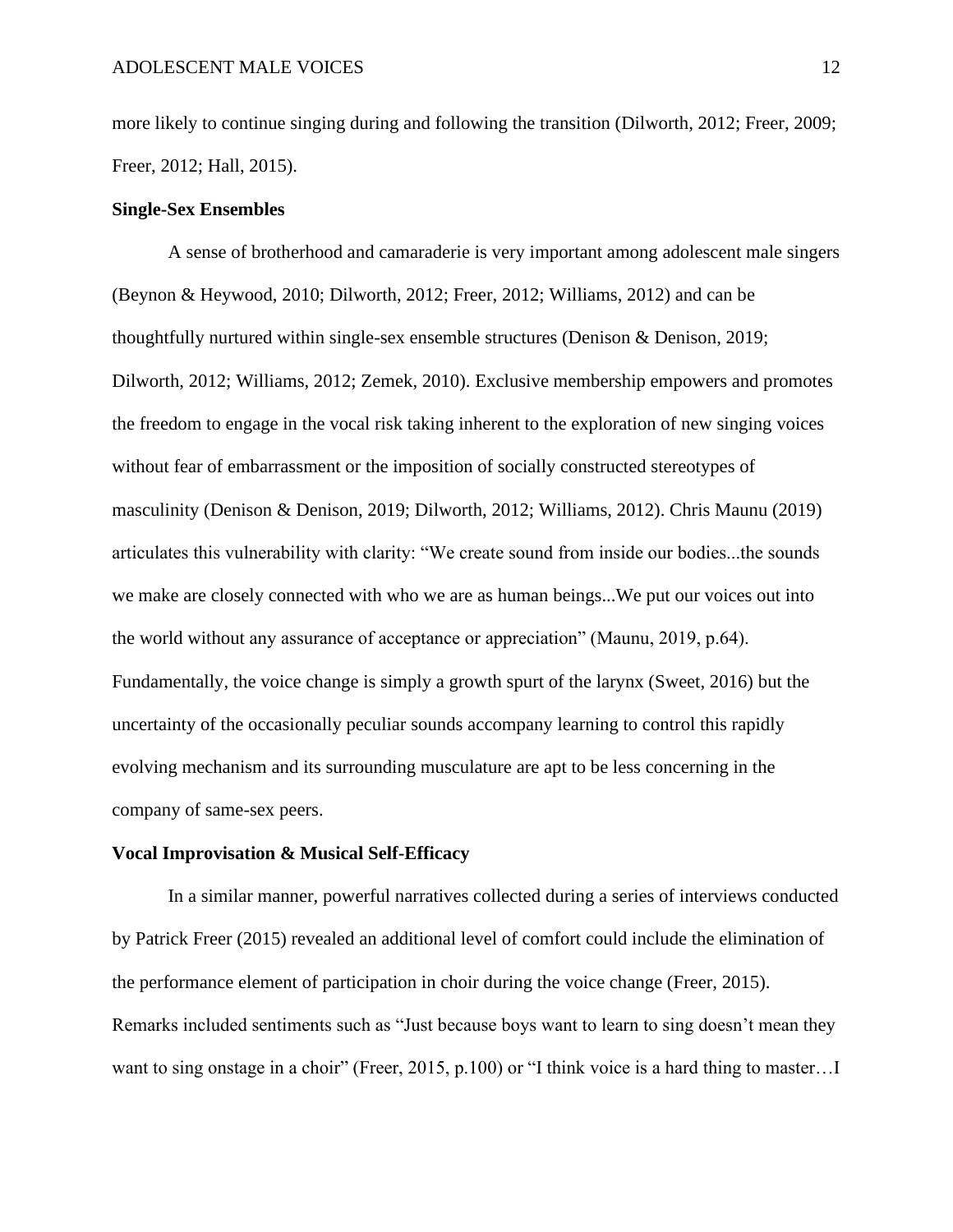just want to learn how to sing the melody line well. Or, to create harmonies myself" (Freer, 2015, p.100) and finally:

I like my voice. It's kind of wild. So, I need to learn how to use it. I want to be a confident singer before I have to sing in front of an audience. Don't put me on stage if I'm not ready (p.102).

Teaching strategies accommodate the trial and error of pitch exploration while simultaneously improving boys' sense of musical self-efficacy include the creative development and use of vocal activities encourage boys to access their full range without the pressure of matching specific pitches (Denison & Denison, 2019; Dilworth, 2012; Freer, 2015). A mixedmethods, action research study conducted by teacher-researcher David Hirschorn (2019) investigated the impact a vocal improvisation curriculum might have on the self-efficacy of 35 incoming sixth-grade singers enrolled in a performance-based school ensemble (Hirschorn, 2019). The collection and analysis of the study's quantitative and qualitative data indicated at the conclusion of this 16-week vocal improv program participants experienced a collective increase in their musical self-efficacy. The researcher noted creative musical expression is often neglected in lieu of the preparation required of traditional repertoire for performance (Hirschorn, 2019). However, the positive construction of musical identity relies on perceived self-efficacy and "plays a key role in mastery, motivation, and long-term engagement" (Hirschorn, 2019, p.53). Many singers expressed an appreciation for the freedom improvisation allowed in the creative expression of emotion and pitch choices. Those struggling with the vulnerability inherent in the art form recognized peer modeling and honest feedback as powerful motivation to persevere and experience success. This vocal improv strategy for developing and nurturing male singers' positive perceptions of musical self-efficacy is especially important prior to and during the voice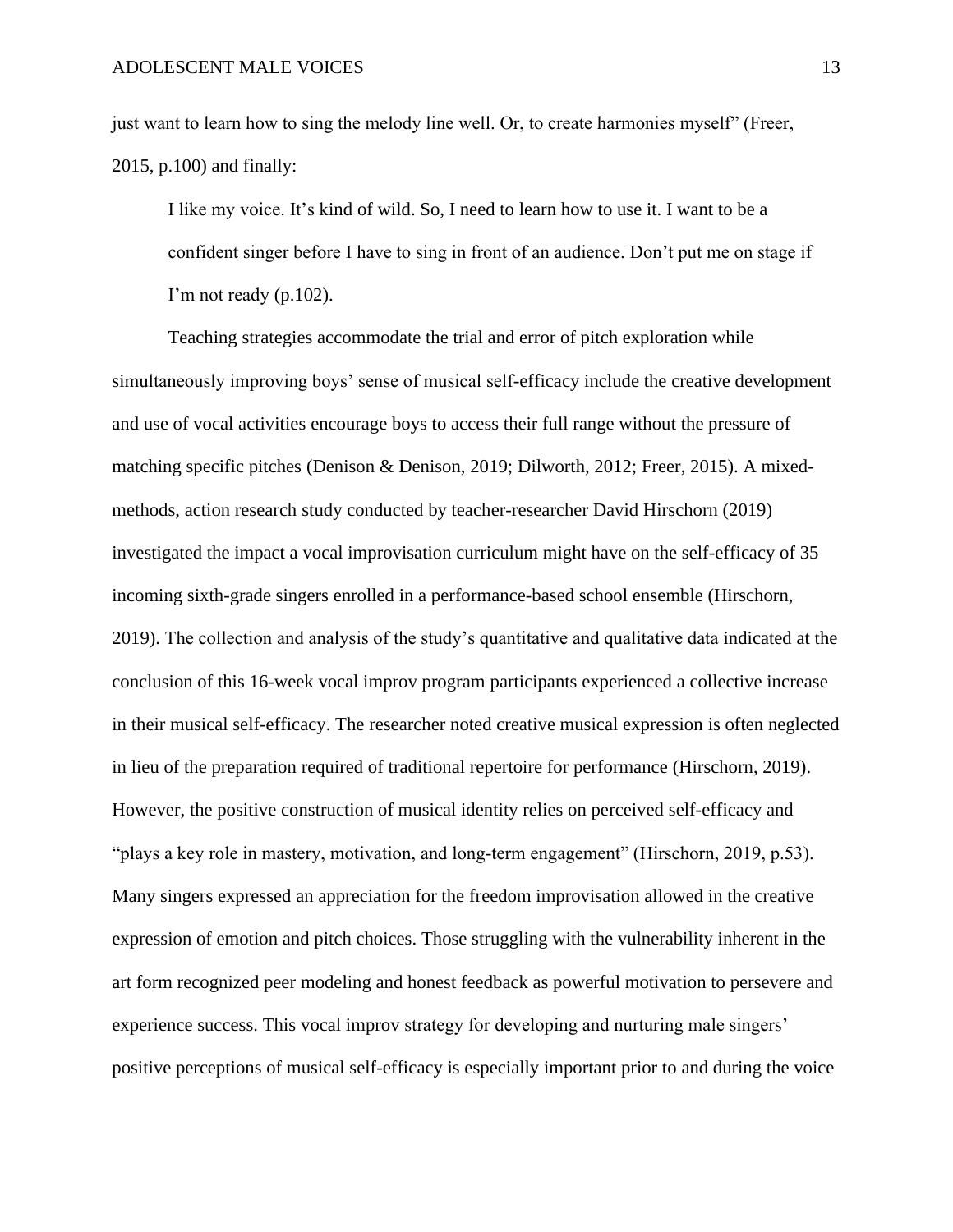change, as research suggests those with low efficacy are likely to consider challenging activities, such as singing through the voice change, something to avoid or withdraw from (Fisher, 2014).

#### **Voice Classification**

Providing opportunities for boys to collaborate with one another and their conductorteacher apropos of decisions directly impacting their choral music experience will certainly influence positive attitudes toward singing. Voice classification and repertoire choice are two high-stakes occurrences where collaboration is advantageous. The science of the physical voice change can be explained and adolescent male singers are typically intrigued by and appreciate understanding the anatomy and physiology of vocal development and production (Denison & Denison, 2019). It is worth repeating researchers agree boys who understand what to expect during the change ,before it begins, perceive the transition as a more positive experience (Beynon & Heywood, 2010; Collins, 2012; Demorest, 2000; Denison & Denison, 2019; Lucas, 2012; Mizener, 1993; Sweet, 2016; Thurman, 2012) and are consequently more likely to continue singing. It is crucial conductor-teachers use consistent terminology when articulating the anatomical and physiological components of the process so singers can incorporate these new ideas into their own vocabulary (Dilworth, 2012). With this knowledge, boys are able to clearly communicate what is happening during and ask appropriate questions regarding their experience.

An essential strategy for verification of an adolescent male's most current stage of voice change is the frequent use of assessment (Dilworth, 2012; Sweet, 2016). There is an overwhelming fluidity regarding the developmental pacing of each individual voice's range and tessitura, requiring regular evaluation, revision, and assignment of what the most appropriate voice part classification is for each singer. For this reason, researchers recommend every student advocate for their developing voices by charting these changes when they occur as a visual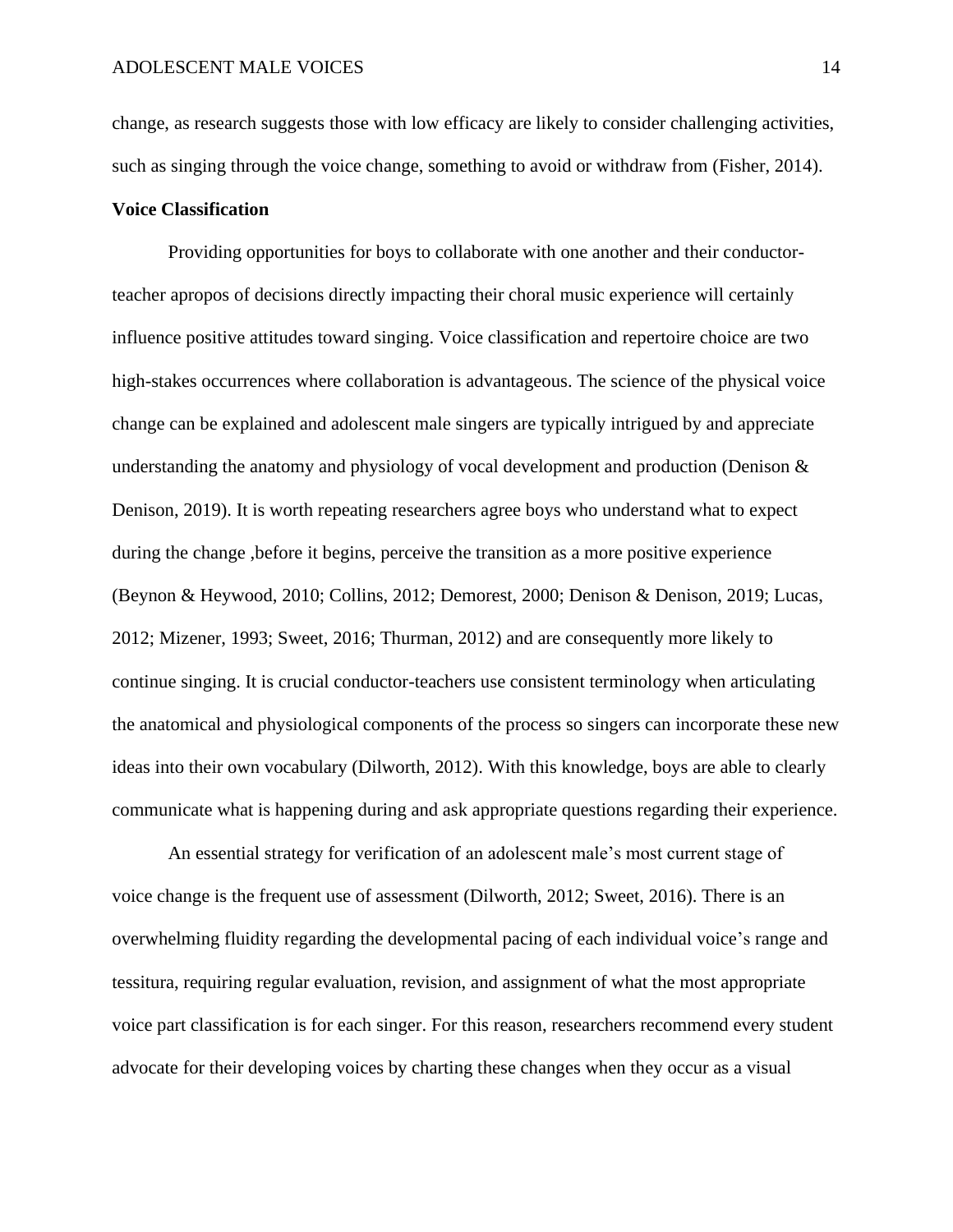#### ADOLESCENT MALE VOICES 15

representation of their journey throughout the change (Collins, 2012; Sweet, 2016). With this awareness, boys can analyze repertoire and identify the voice part fits best. Teacher-researcher Bridget Sweet (2016) strongly advises against early, traditional labeling of changing voices however, citing the unrealistic and inappropriate nature of limiting a singers' perception of their vocal ability before maturation is complete (Sweet, 2016). Furthermore, the traditional SATB system of classification is another example of constructs of gender stereotypes where soprano, alto, and tenor, as higher voice parts, are regarded as feminine and bass, as the lowest, is considered masculine (Dilworth, 2012). This creates conflict when all voices are high before and during the initial stages of the voice change and others remain high afterward. In their research study featuring 275 middle school boys who had been victims of bullying shaped by hegemonic masculinity, narratives from participants included comments such as "'People make fun of my voice because it squeaks and they think I am homosexual'" (Rowen & Nofziger, 2019, p.308). A study cited by Denison & Denison (2019) found "singing in a high voice was considered particularly un-masculine, even when the physiology prevented any alternate sound" (Denison & Denison, 2019, p.33). Another accurate observation included this question: "Since high voices have been labeled as feminine, is it any wonder many American choirs lack tenors?" (Palkki, 2015, p.32). Gender-neutral recommendations for organizing voices include simply using numbers (Sweet, 2016) or the names of the developmental stages identified by John Cooksey (1992).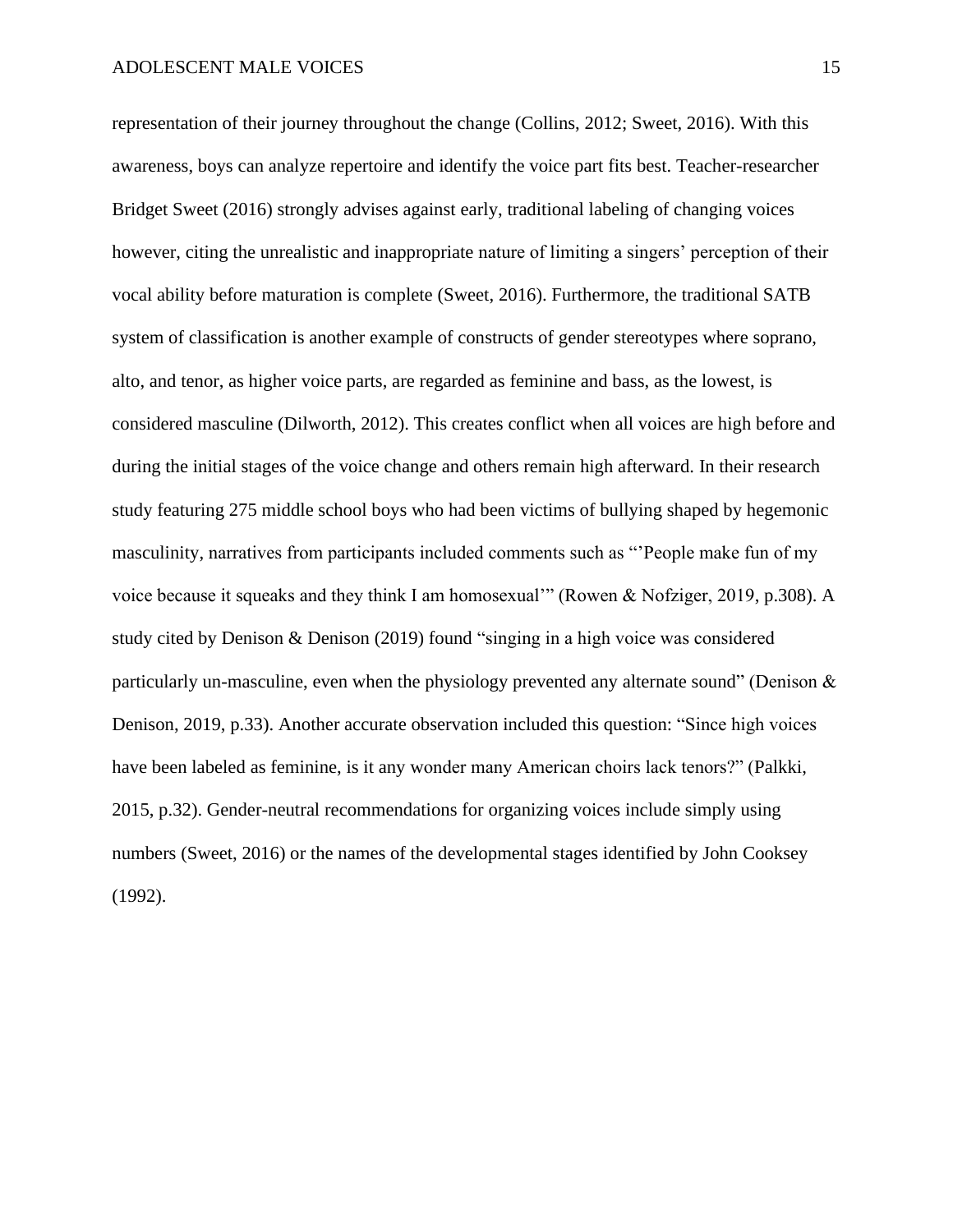#### **Choral Music Curriculum**

Finally, for most secondary level choirs, repertoire choices become the choral music education curriculum (Ramsey, 2016). Choosing music meeting the vocal ranges and tessitura of current ensemble membership (Collins, 2012; Williams, 2012) is an absolute. This can be a challenging assignment as literature written for male adolescent choral ensembles is relatively limited. The solution becomes the responsibility of the conductor-teacher who must custom-fit the music to their ensemble through transposition, part swapping, octave displacement, doubling of parts, or composition of a complementary part (Dilworth, 2012). Research also indicates successful literature choices for adolescent male voices includes more unison than multi-part writing, synchronous entrances, unison movement, and simple voice leading (Denison  $\&$ Denison, 2019). Lastly, it is imperative to the idea of inclusive masculinity the text chosen for study does not reinforce hegemonic or heteronormative stereotypes (Denison & Denison, 2019; Freer, 2012; Palkki, 2015; Powell, 2015). There is more literature to choose from than work songs, sea chanteys, tools, and images of big, strong men with a limited spectrum of emotions (Freer, 2012; Palkki, 2015; Powell, 2015; Ramsey, 2016). On the other hand, "No self-respecting young man wants to sing about clouds and rainbows" (Palkki, 2015, p.32). If the repertoire is to reflect the lived experiences of the young men singing it (Palkki, 2015), a collaborative partnership between the singers and their conductor-teacher is fundamental when selections are made. One student reported his approval of "the songs we sing because we get to choose some of them with our teacher. It helps us feel like the music is much closer to us" (Freer, 2015, p.102).

Rehearsing standard repertoire for performance is a typical middle level choral music model. Previously noted in this literature review, however, middle level choral music expert Dr. Patrick Freer (2007) suggested it is an exercise in futility to present 7th & 8th grade male singers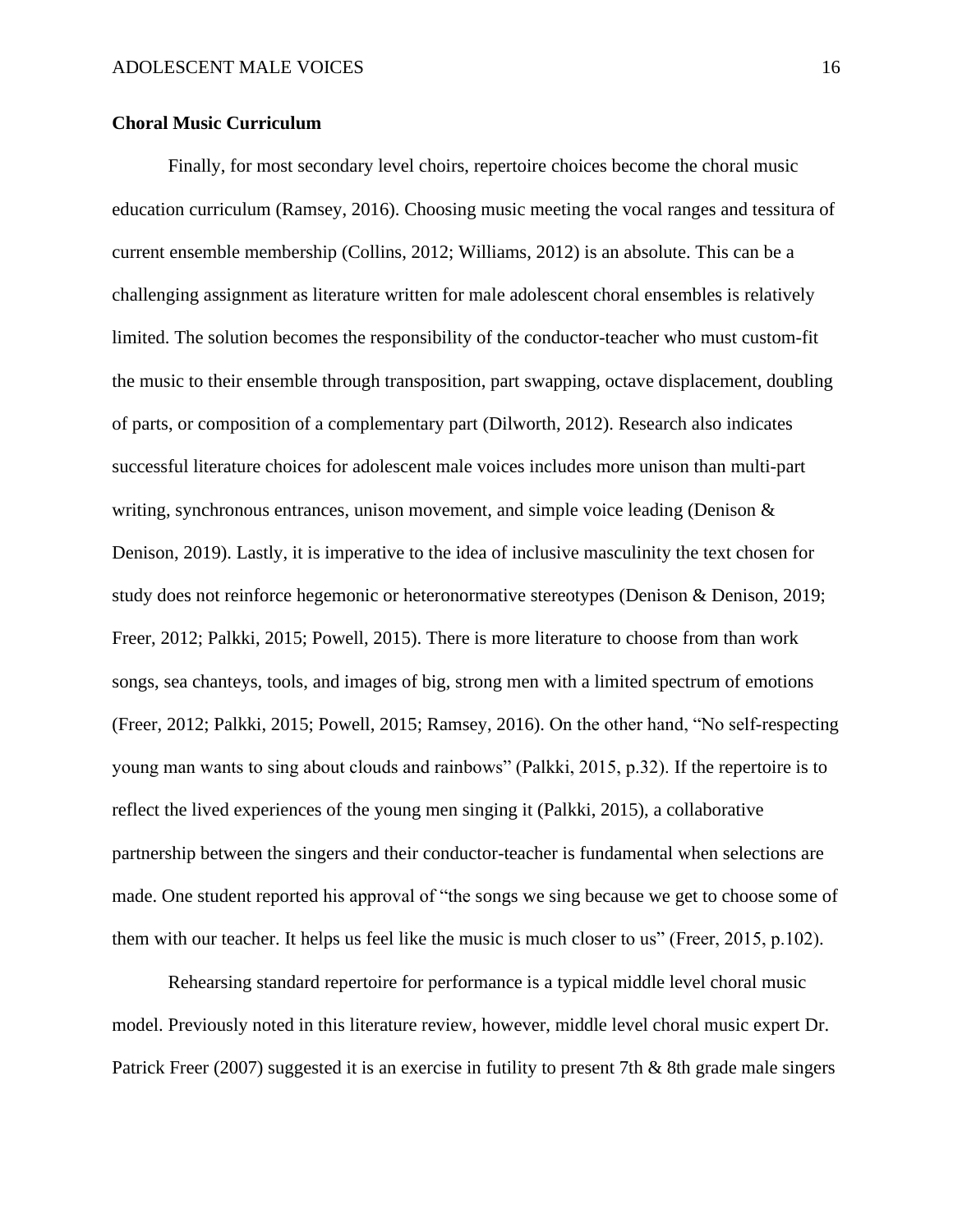with a traditional choral music experience and expect an enthusiastic response. Singers expressed their desire for a more comprehensive choral music experience would include opportunities for them to "learn by themselves, to use their minds, to think like musicians. Composing would be interesting" (Freer, 2015, p.102). A case study conducted by Evan Tobias (2015) documented the positive impact enrollment in a Songwriting and Technology Class (STC) had on secondary student musicians. This investigation featured the opportunity to enroll in a composition class as an alternative to participation in a performance ensemble. However, creating space for songwriting within the middle level choral music curriculum offers a relevant approach for encouraging skill development of musical independence and self-expression (Kratus, 2016; Tobias, 2015). Kraus (2016) adds:

Songwriting can also address a number of social and psychological needs for adolescents…Recent research suggests adolescents spend so much music time listening to songs because music helps them to relieve tension and stress, cope with personal difficulties, and develop their individual and social identities" (p.61).

#### **Future Research**

Current research confirms the male adolescent voice change is occurring earlier than previously documented. Whereas prior studies have traditionally indicated junior high as the age to provide education regarding the voice change, researchers have determined these voices are beginning the transformation as early as  $5<sup>th</sup>$  grade (Fisher, 2014). Researchers have also indicated a student's musical self-concept is almost exclusively rooted in their perception of their singing ability, noting most elementary music education programs are anchored in singing activities (Demorest, Kelley, Pfordresher, 2017). As the population of male singers who withdraw from choir between the transition from elementary to secondary school continues to trend downward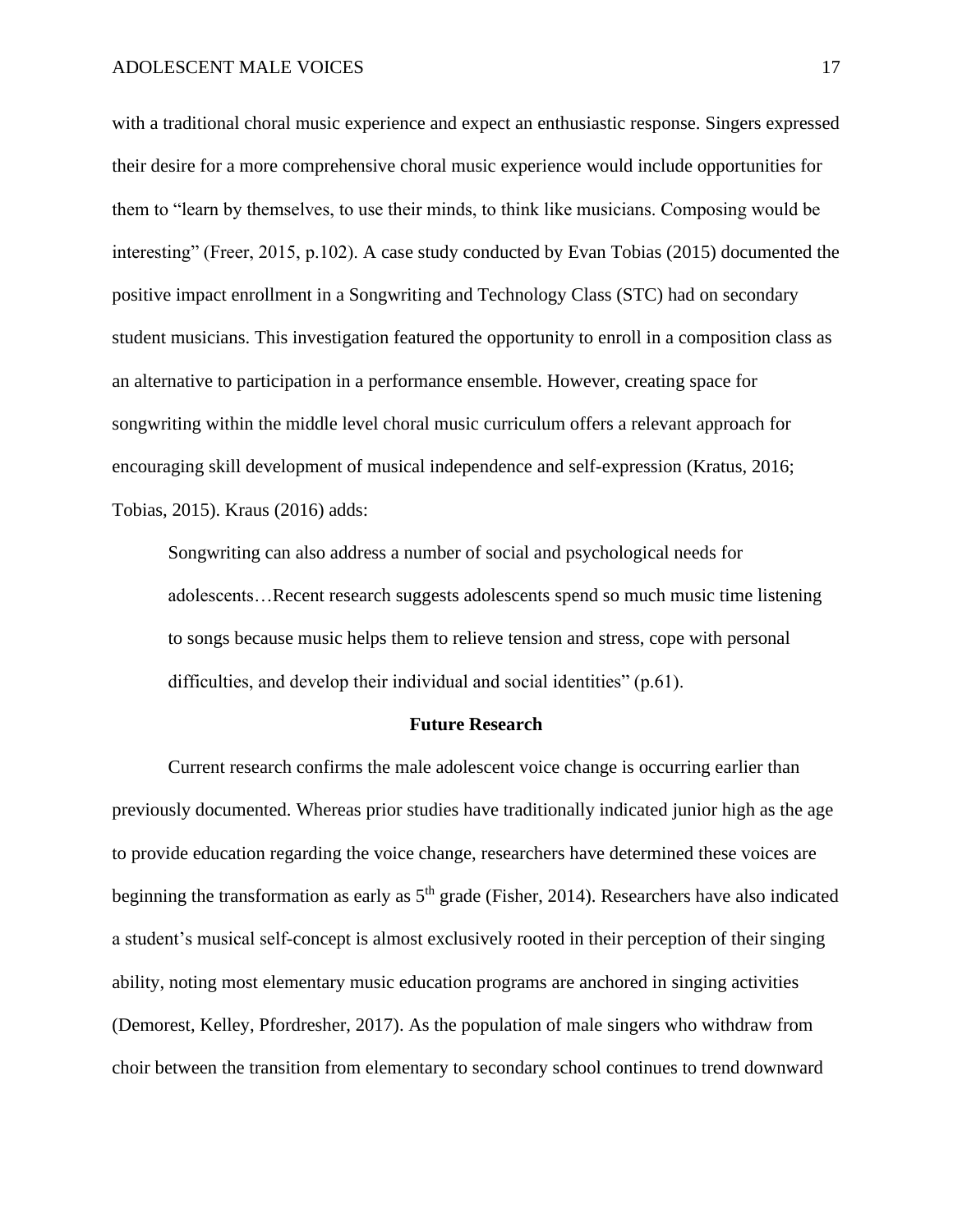#### ADOLESCENT MALE VOICES 18

(Whorton, 2016), a gap in the research is whether this current reality could be curtailed if boys, whose voices are changing in elementary school, knew what to expect and how to manage the process before it begins, rather than wondering why they suddenly don't sing well, assume they're just "bad singers", and withdraw from choral music (Fisher, 2014).

Boys are especially discouraged from engaging in any behaviors conflicting with their assigned stereotype (Rosen & Nofziger, 2018), including participation in activities as singers. A second gap in the research is whether there are mitigating efforts our elementary schools could engage in as early as kindergarten to "interrogate the social construction of masculinities" (Farrell, 2016, p.284), such as the successful gender work programs Farrell (2016) conducted with 6<sup>th</sup> and 9<sup>th</sup> grade male adolescents.

#### **Conclusion**

The primary objective of this literature review was to explore the persuasive social constructs of masculinity impacting the enrollment of adolescent male singers in middle level choral ensembles. Aware of the systemic gender stereotypes threatening to invalidate boys' participation in this art form, practical, research-based strategies and approaches supporting a motivating middle level choral music experience have been included in an effort to equip music educators with the most current pedagogical practices related to the topic of inclusive masculinity in music, fostering the development of possible selves, encouraging musical selfefficacy, and developing camaraderie within single-sex ensemble structures.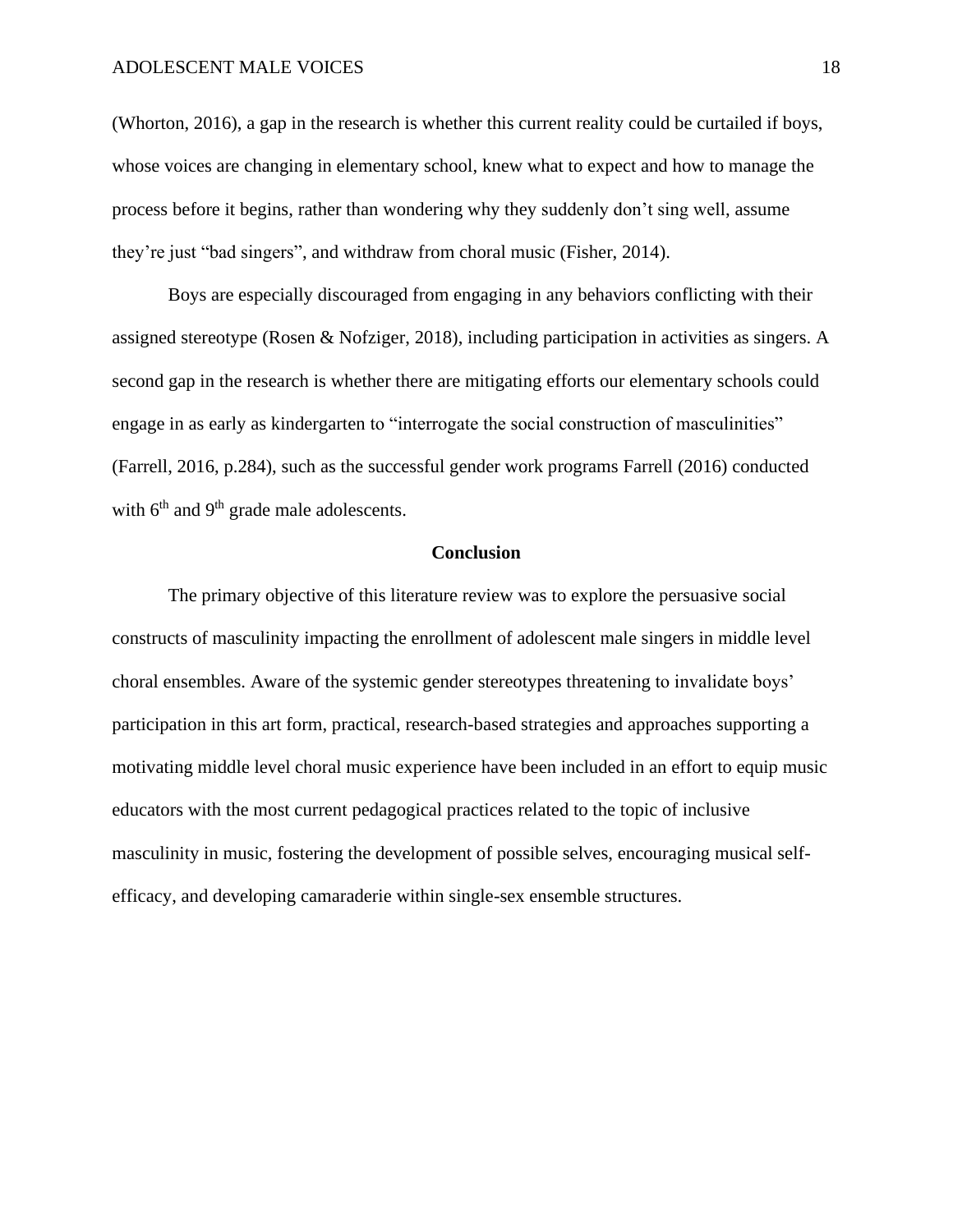#### **References**

- Bannerman, J. (2019). Singing in school culture: Exploring access to participation in a rural choral program. *Bulletin of the Council for Research in Music Education, 222*, 44-62. <https://doi:10.5406/bulcouresmusedu.222.0044>
- Beynon, C., & Heywood, A. (2010). Making their voices heard: A social constructivist study of youth and men who choose to sing. *UNESCO Observatory for Multi-Disciplinary Research in the Arts, 2*(1).
- Collins, D. (2012). Using repertoire to teach vocal pedagogy in all-male changing voice choirs: Conversations with six master teachers. *Choral Journal, 52*(9), 34-41.

<https://www.jstor.org/stable/23560701>

Cooksey, J. (1992). *Working with adolescent voices*. Concordia Publishing House.

- Demorest, S., Kelley, J., & Pfordresher, P. (2017). Singing ability, musical self-concept, and future music participation. *Journal of Research in Music Education, 64*(4), 405-420. [https://doi.org/10.1177/0022429416680096](https://doi.org/10.1177%2F0022429416680096)
- Demorest, S (2000). Encouraging male participation in chorus. *Music Educators Journal, 86*(4), 38-41. <https://www.jstor.org/stable/3399604>
- Denison, C., & Denison, M. (2019). Uncovering meaning and identity through voice change. *Choral Journal, 59*(11), 28-37.<https://www.jstor.org/stable/26662775>
- Dilworth, R. (2012). Working with male adolescent voices in the choral rehearsal: A survey of researchbased strategies. *Choral Journal, 52*(9), 22-33. <https://www.jostor.org/stable/23560700>
- Elpus, K. (2015). National estimates of male and female enrolment in American high school choirs, bands and orchestras. *Music Education Research, 17*(1), 88-102.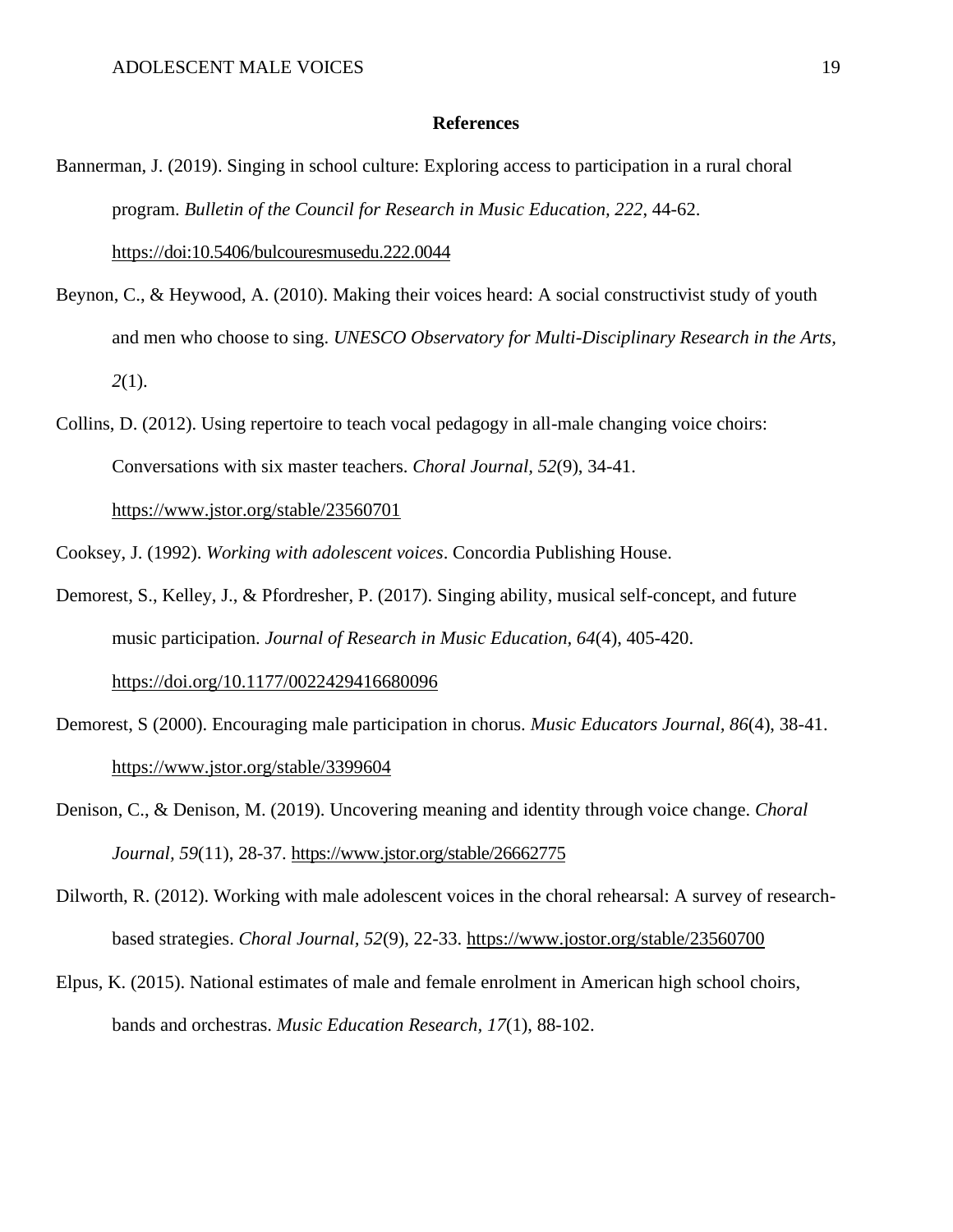- Farrell, F. (2016). "Learning to listen": Boys' gender narratives implications for theory and practice. *Education & Training, 58*(3), 283-297.<https://doi:10.1108/ET-06-2015-0046>
- Fischer, R. (2014). The impacts of the voice change, grade level, and experience on the singing selfefficacy of emerging adolescent males. *Journal of Research in Music Education, 62*(3), 277-290. [https://doi.org/10.1177/0022429414544748](https://doi.org/10.1177%2F0022429414544748)
- Freer, P. (2015). Perspectives of European boys about their voice change and school choral singing: Developing the possible selves of adolescent male singers. *British Journal of Music Education, 32*(1), 87-106.<https://doi:10.1017/S026505171400031X>
- Freer, P. (2012). The successful transition and retention of boys from middle school to high school choral music. *Choral Journal, 52*(10), 8-17. [https://scholarworks.gsu.edu/music\\_facpub](https://scholarworks.gsu.edu/music_facpub)
- Freer, P. (2009). Choral warm-ups for changing adolescent voices. *Music Educators Journal, 95*(3), 57- 62. [https://doi.org/10.1177/0027432108330209](https://doi.org/10.1177%2F0027432108330209)
- Freer, P. (2009). 'I'll sing with my buddies' fostering the possible selves of male choral singers. *International Journal of Music Education, 27*(4), 341-355.

[https://doi.org/10.1177/0255761409345918](https://doi.org/10.1177%2F0255761409345918)

- Freer, P. (2007). Between research and practice: How choral music loses boys in the "middle". *Music Educators Journal, 94*(2), 28-34.
- Hirschorn, D. (2019). Research report: Vocal improvisation and the development of musical selfefficacy and musical self-image in adolescent choral musicians. *Choral Journal, 60*(5), 53-62. <https://www.jstor.org/stable/10.2307/26870156>
- Kratus, J. (2016). Songwriting: A new direction for secondary music education. *Music Educators Journal, 102*(3), 60-65.<https://doi.org/10.1177/0027432115620660>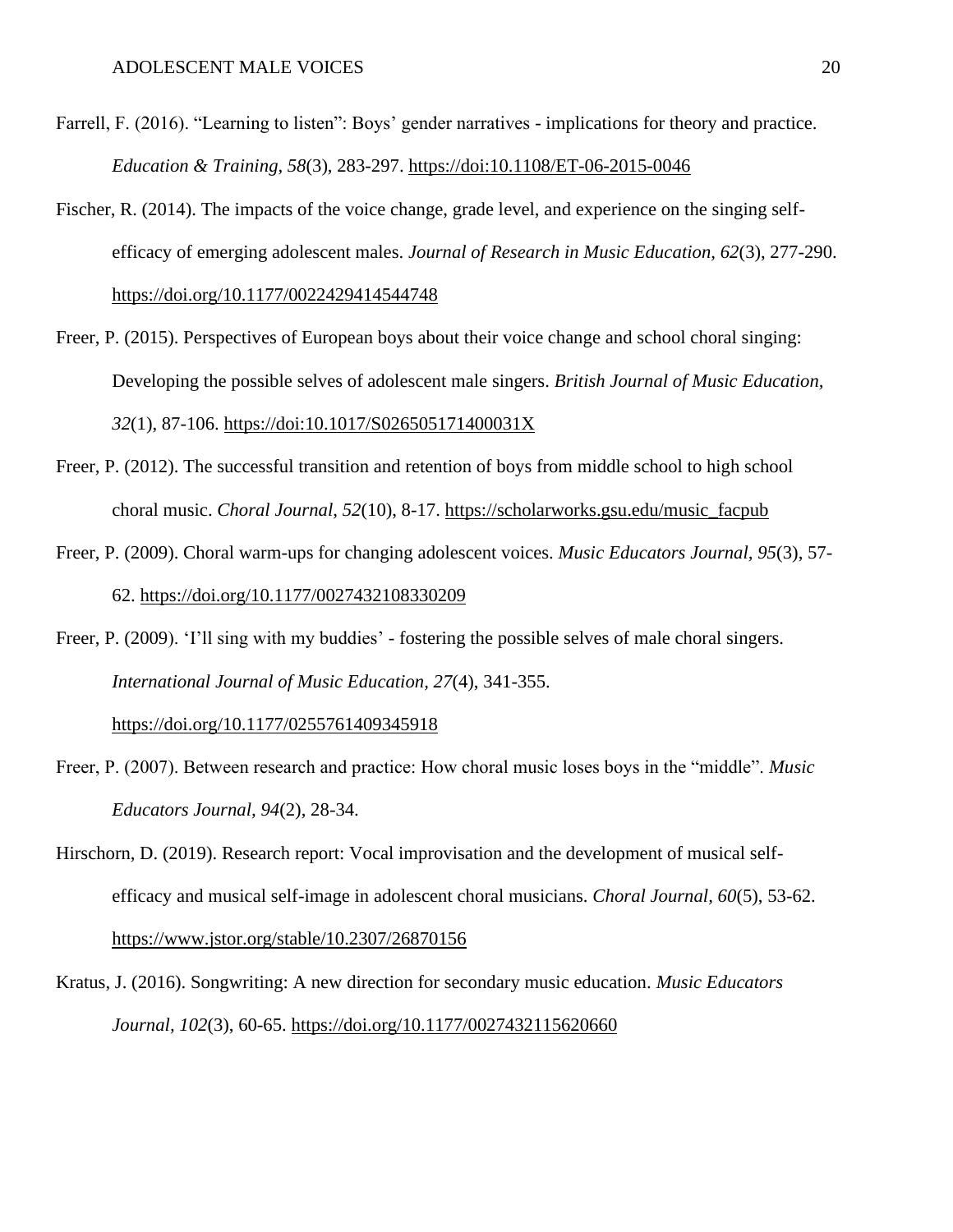- Lucas, M. (2011). Adolescent male attitudes about singing in choir. *UPDATE: Application of Research in Music Education, 30*(1), 46-53. https://doi.org/10.1177/8755123311418623
- Maunu, C. (2019). Let's get real: Creating a culture of vulnerability in choir. *Choral Journal, 60*(1), 63- 67.<https://www.jstor.org/stable/10.2307/26870065>
- McBride, N. (2016). Singing, sissies, and sexual identity: How LGBTQ choral directors negotiate gender discourse. *Music Educators Journal, 102*(4), 36-40.

#### <https://doi:10.1177/0027432116644653>

- Mizener, C. (1993). Attitudes of children toward singing and choir participation and assessed singing skill. Journal of Research in Music Education, 41(3), 233-245. https://doi:10.2307/3345327
- Palkki, J. (2015). Gender trouble: Males, adolescence, and masculinity in the choral context. *Choral Journal, 56*(4), 24-35.<https://www.jstor.org/stable/24769318>
- Powell, S. (2015). Masculinity and choral singing: An Australian perspective. International *Journal of Music Education, 33*(2), 233-243.
- Ramsey, A. (2016). Adolescents and the why of choral music. *Choral Journal, 57*(3), 16-27. <http://www.jstor.com/stable/24883872>

Rosamond, B. (2020). Hegemony. In *Encyclopedia Britannica*. https://www.britannica.com/

- Rosen, N., & Nofziger, S. (2019). Boys, bullying, and gender roles: How hegemonic masculinity shapes bullying behavior. *Gender Issues, 36*, 295-318.
- Smith, D., Schacter, H., Enders, C., & Juvonen, J. (2018). Gender norm salience across middle schools: Contextual variations in associations between gender typicality and socioemotional distress. *Journal of Youth and Adolescence, 47*, 947-960. https://doi.org/10.1007/s10964-017-0732-2
- Sweet, B. (2016). Keeping the glass half full: Teaching adolescents with a holistic perspective. *Choral Journal, 57*(3), 6-14. <https://www.jstor.org/stable/24883871>